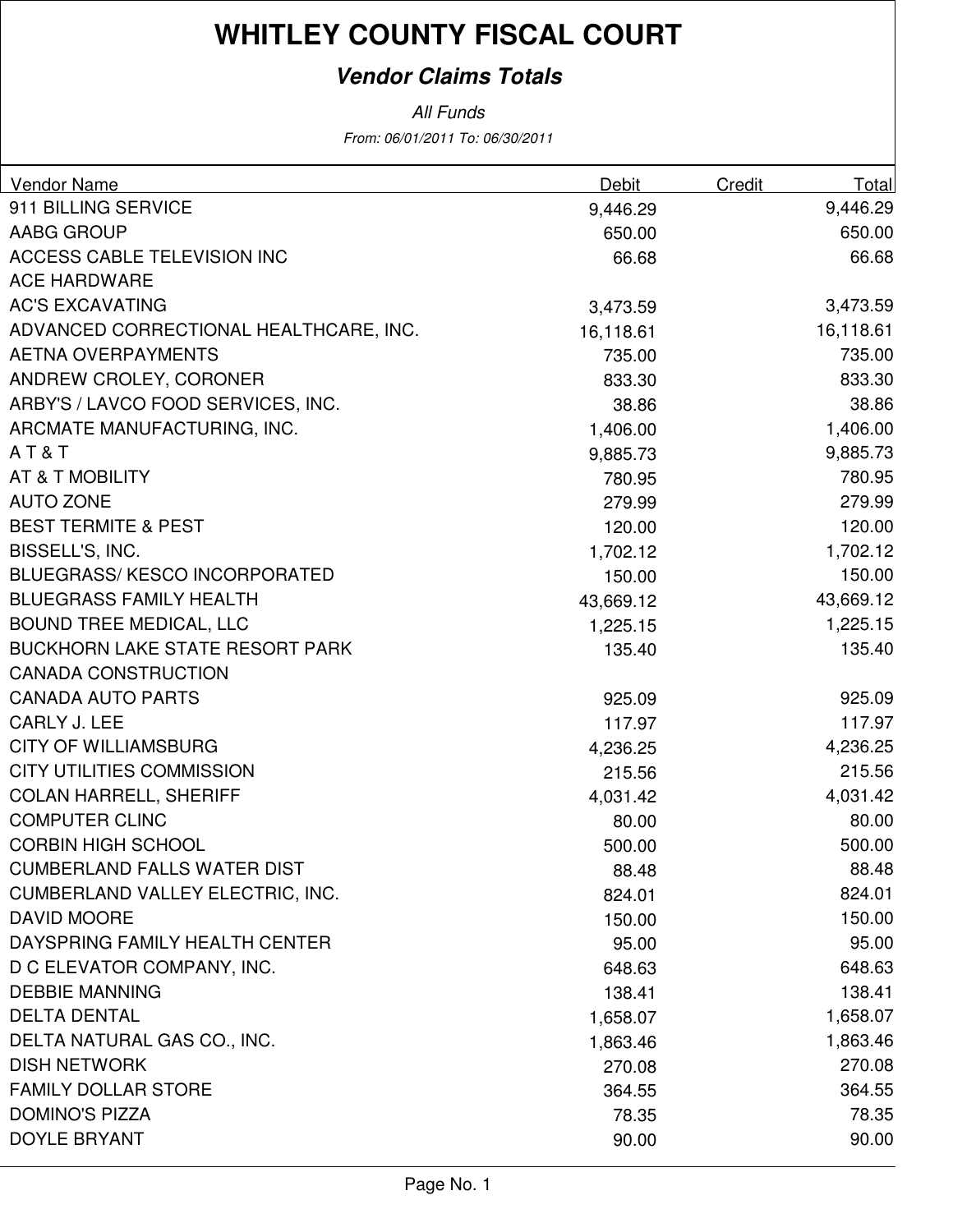### **Vendor Claims Totals**

| <b>ELLIS SANITATION</b><br>1,882.00<br>1,882.00<br>ELLISON'S SANITARY SUPPLY CO., INC.<br>1,877.50<br>ELMO GREER & SONS, INC.<br>114,272.89<br><b>EZ COUNTRY</b><br>425.00<br>425.00<br><b>FALLS FORD</b><br>1,792.63<br><b>FASHION PALACE</b><br>100.00<br>100.00<br><b>FLEETONE</b><br>26,933.65<br>26,933.65<br>G & K SERVICES, INC<br>1,954.49<br>G & C SUPPLY CO. INC.<br>132.99<br>76.30<br><b>HARDEE'S</b><br>76.30<br>HARP ENTERPRISES, INC.<br>22,127.21<br>22,127.21<br>HARVEY'S SERVICE CENTER<br>744.00<br>9,272.31<br>HINKLE CONTRACTING CORPORATION<br>9,272.31<br><b>HOLSTON GASES</b><br>3,996.73<br>3,996.73<br>H&T TIRE, LLC<br>342.00<br>HUMANA HEALTH PLAN INC<br>163.17<br><b>HOMETOWN IGA #57</b><br>112.36<br>112.36<br><b>INTERACT PUBLIC SAFETY SYSTEMS</b><br>2,675.00<br><b>JAMIE FUSON</b><br>529.89<br>529.89<br><b>JELLICO ELECTRIC &amp; WATER SYSTEMS</b><br>55.96<br><b>JERRY PRIVETT</b><br>523.47<br><b>JM EXXON INC</b><br>113.28<br>113.28<br>32.70<br>JOHNNY WHEELS OF WILLIAMSBURG, INC<br>32.70<br><b>JUDY BRIMM</b><br>127.33<br>127.33<br>K A C O ALL LINES FUND<br><b>KACO LEADERSHIP INSTITUTE</b><br>170.00<br>170.00<br>KAY SCHWARTZ, COUNTY CLERK<br>27,165.00<br>27,165.00<br><b>KCJEA</b><br><b>KCJEA/KMCA</b><br>570.00<br>KELLWELL FOOD MANAGEMENT<br>26,971.16<br>26,971.16<br><b>KFC</b><br>155.28<br>KING'S TIRE RECYCLING INC<br>1,920.25<br>KNOX COUNTY UTILITIES COMMISSION<br>17.46<br><b>KENTUCKY JAILERS ASSOCIATION</b><br>975.00<br>975.00<br>KY LOCAL ISSSUES CONFERENCE<br>300.00<br>300.00<br><b>KY OUTDOORSMAN</b><br>305.97<br><b>KENTUCKY STATE TREASURER</b><br>78,577.60<br><b>LAUREL TERMITE CONTROL</b><br>70.00<br>70.00 | <b>Vendor Name</b> | <b>Debit</b> | Credit | Total    |
|---------------------------------------------------------------------------------------------------------------------------------------------------------------------------------------------------------------------------------------------------------------------------------------------------------------------------------------------------------------------------------------------------------------------------------------------------------------------------------------------------------------------------------------------------------------------------------------------------------------------------------------------------------------------------------------------------------------------------------------------------------------------------------------------------------------------------------------------------------------------------------------------------------------------------------------------------------------------------------------------------------------------------------------------------------------------------------------------------------------------------------------------------------------------------------------------------------------------------------------------------------------------------------------------------------------------------------------------------------------------------------------------------------------------------------------------------------------------------------------------------------------------------------------------------------------------------------------------------------------------------------------------------------------------------------------------------|--------------------|--------------|--------|----------|
|                                                                                                                                                                                                                                                                                                                                                                                                                                                                                                                                                                                                                                                                                                                                                                                                                                                                                                                                                                                                                                                                                                                                                                                                                                                                                                                                                                                                                                                                                                                                                                                                                                                                                                   |                    |              |        |          |
| 114,272.89<br>1,792.63<br>1,954.49<br>132.99<br>744.00<br>342.00<br>163.17<br>2,675.00<br>55.96<br>523.47<br>570.00<br>155.28<br>17.46<br>305.97<br>78,577.60                                                                                                                                                                                                                                                                                                                                                                                                                                                                                                                                                                                                                                                                                                                                                                                                                                                                                                                                                                                                                                                                                                                                                                                                                                                                                                                                                                                                                                                                                                                                     |                    |              |        | 1,877.50 |
|                                                                                                                                                                                                                                                                                                                                                                                                                                                                                                                                                                                                                                                                                                                                                                                                                                                                                                                                                                                                                                                                                                                                                                                                                                                                                                                                                                                                                                                                                                                                                                                                                                                                                                   |                    |              |        |          |
|                                                                                                                                                                                                                                                                                                                                                                                                                                                                                                                                                                                                                                                                                                                                                                                                                                                                                                                                                                                                                                                                                                                                                                                                                                                                                                                                                                                                                                                                                                                                                                                                                                                                                                   |                    |              |        |          |
|                                                                                                                                                                                                                                                                                                                                                                                                                                                                                                                                                                                                                                                                                                                                                                                                                                                                                                                                                                                                                                                                                                                                                                                                                                                                                                                                                                                                                                                                                                                                                                                                                                                                                                   |                    |              |        |          |
|                                                                                                                                                                                                                                                                                                                                                                                                                                                                                                                                                                                                                                                                                                                                                                                                                                                                                                                                                                                                                                                                                                                                                                                                                                                                                                                                                                                                                                                                                                                                                                                                                                                                                                   |                    |              |        |          |
|                                                                                                                                                                                                                                                                                                                                                                                                                                                                                                                                                                                                                                                                                                                                                                                                                                                                                                                                                                                                                                                                                                                                                                                                                                                                                                                                                                                                                                                                                                                                                                                                                                                                                                   |                    |              |        |          |
|                                                                                                                                                                                                                                                                                                                                                                                                                                                                                                                                                                                                                                                                                                                                                                                                                                                                                                                                                                                                                                                                                                                                                                                                                                                                                                                                                                                                                                                                                                                                                                                                                                                                                                   |                    |              |        |          |
|                                                                                                                                                                                                                                                                                                                                                                                                                                                                                                                                                                                                                                                                                                                                                                                                                                                                                                                                                                                                                                                                                                                                                                                                                                                                                                                                                                                                                                                                                                                                                                                                                                                                                                   |                    |              |        |          |
|                                                                                                                                                                                                                                                                                                                                                                                                                                                                                                                                                                                                                                                                                                                                                                                                                                                                                                                                                                                                                                                                                                                                                                                                                                                                                                                                                                                                                                                                                                                                                                                                                                                                                                   |                    |              |        |          |
|                                                                                                                                                                                                                                                                                                                                                                                                                                                                                                                                                                                                                                                                                                                                                                                                                                                                                                                                                                                                                                                                                                                                                                                                                                                                                                                                                                                                                                                                                                                                                                                                                                                                                                   |                    |              |        |          |
|                                                                                                                                                                                                                                                                                                                                                                                                                                                                                                                                                                                                                                                                                                                                                                                                                                                                                                                                                                                                                                                                                                                                                                                                                                                                                                                                                                                                                                                                                                                                                                                                                                                                                                   |                    |              |        |          |
|                                                                                                                                                                                                                                                                                                                                                                                                                                                                                                                                                                                                                                                                                                                                                                                                                                                                                                                                                                                                                                                                                                                                                                                                                                                                                                                                                                                                                                                                                                                                                                                                                                                                                                   |                    |              |        |          |
|                                                                                                                                                                                                                                                                                                                                                                                                                                                                                                                                                                                                                                                                                                                                                                                                                                                                                                                                                                                                                                                                                                                                                                                                                                                                                                                                                                                                                                                                                                                                                                                                                                                                                                   |                    |              |        |          |
|                                                                                                                                                                                                                                                                                                                                                                                                                                                                                                                                                                                                                                                                                                                                                                                                                                                                                                                                                                                                                                                                                                                                                                                                                                                                                                                                                                                                                                                                                                                                                                                                                                                                                                   |                    |              |        |          |
|                                                                                                                                                                                                                                                                                                                                                                                                                                                                                                                                                                                                                                                                                                                                                                                                                                                                                                                                                                                                                                                                                                                                                                                                                                                                                                                                                                                                                                                                                                                                                                                                                                                                                                   |                    |              |        |          |
|                                                                                                                                                                                                                                                                                                                                                                                                                                                                                                                                                                                                                                                                                                                                                                                                                                                                                                                                                                                                                                                                                                                                                                                                                                                                                                                                                                                                                                                                                                                                                                                                                                                                                                   |                    |              |        |          |
|                                                                                                                                                                                                                                                                                                                                                                                                                                                                                                                                                                                                                                                                                                                                                                                                                                                                                                                                                                                                                                                                                                                                                                                                                                                                                                                                                                                                                                                                                                                                                                                                                                                                                                   |                    |              |        |          |
|                                                                                                                                                                                                                                                                                                                                                                                                                                                                                                                                                                                                                                                                                                                                                                                                                                                                                                                                                                                                                                                                                                                                                                                                                                                                                                                                                                                                                                                                                                                                                                                                                                                                                                   |                    |              |        |          |
|                                                                                                                                                                                                                                                                                                                                                                                                                                                                                                                                                                                                                                                                                                                                                                                                                                                                                                                                                                                                                                                                                                                                                                                                                                                                                                                                                                                                                                                                                                                                                                                                                                                                                                   |                    |              |        |          |
|                                                                                                                                                                                                                                                                                                                                                                                                                                                                                                                                                                                                                                                                                                                                                                                                                                                                                                                                                                                                                                                                                                                                                                                                                                                                                                                                                                                                                                                                                                                                                                                                                                                                                                   |                    |              |        |          |
|                                                                                                                                                                                                                                                                                                                                                                                                                                                                                                                                                                                                                                                                                                                                                                                                                                                                                                                                                                                                                                                                                                                                                                                                                                                                                                                                                                                                                                                                                                                                                                                                                                                                                                   |                    |              |        |          |
|                                                                                                                                                                                                                                                                                                                                                                                                                                                                                                                                                                                                                                                                                                                                                                                                                                                                                                                                                                                                                                                                                                                                                                                                                                                                                                                                                                                                                                                                                                                                                                                                                                                                                                   |                    |              |        |          |
|                                                                                                                                                                                                                                                                                                                                                                                                                                                                                                                                                                                                                                                                                                                                                                                                                                                                                                                                                                                                                                                                                                                                                                                                                                                                                                                                                                                                                                                                                                                                                                                                                                                                                                   |                    |              |        |          |
|                                                                                                                                                                                                                                                                                                                                                                                                                                                                                                                                                                                                                                                                                                                                                                                                                                                                                                                                                                                                                                                                                                                                                                                                                                                                                                                                                                                                                                                                                                                                                                                                                                                                                                   |                    |              |        |          |
|                                                                                                                                                                                                                                                                                                                                                                                                                                                                                                                                                                                                                                                                                                                                                                                                                                                                                                                                                                                                                                                                                                                                                                                                                                                                                                                                                                                                                                                                                                                                                                                                                                                                                                   |                    |              |        |          |
|                                                                                                                                                                                                                                                                                                                                                                                                                                                                                                                                                                                                                                                                                                                                                                                                                                                                                                                                                                                                                                                                                                                                                                                                                                                                                                                                                                                                                                                                                                                                                                                                                                                                                                   |                    |              |        |          |
|                                                                                                                                                                                                                                                                                                                                                                                                                                                                                                                                                                                                                                                                                                                                                                                                                                                                                                                                                                                                                                                                                                                                                                                                                                                                                                                                                                                                                                                                                                                                                                                                                                                                                                   |                    |              |        |          |
|                                                                                                                                                                                                                                                                                                                                                                                                                                                                                                                                                                                                                                                                                                                                                                                                                                                                                                                                                                                                                                                                                                                                                                                                                                                                                                                                                                                                                                                                                                                                                                                                                                                                                                   |                    |              |        |          |
|                                                                                                                                                                                                                                                                                                                                                                                                                                                                                                                                                                                                                                                                                                                                                                                                                                                                                                                                                                                                                                                                                                                                                                                                                                                                                                                                                                                                                                                                                                                                                                                                                                                                                                   |                    |              |        |          |
|                                                                                                                                                                                                                                                                                                                                                                                                                                                                                                                                                                                                                                                                                                                                                                                                                                                                                                                                                                                                                                                                                                                                                                                                                                                                                                                                                                                                                                                                                                                                                                                                                                                                                                   |                    |              |        |          |
|                                                                                                                                                                                                                                                                                                                                                                                                                                                                                                                                                                                                                                                                                                                                                                                                                                                                                                                                                                                                                                                                                                                                                                                                                                                                                                                                                                                                                                                                                                                                                                                                                                                                                                   |                    |              |        | 1,920.25 |
|                                                                                                                                                                                                                                                                                                                                                                                                                                                                                                                                                                                                                                                                                                                                                                                                                                                                                                                                                                                                                                                                                                                                                                                                                                                                                                                                                                                                                                                                                                                                                                                                                                                                                                   |                    |              |        |          |
|                                                                                                                                                                                                                                                                                                                                                                                                                                                                                                                                                                                                                                                                                                                                                                                                                                                                                                                                                                                                                                                                                                                                                                                                                                                                                                                                                                                                                                                                                                                                                                                                                                                                                                   |                    |              |        |          |
|                                                                                                                                                                                                                                                                                                                                                                                                                                                                                                                                                                                                                                                                                                                                                                                                                                                                                                                                                                                                                                                                                                                                                                                                                                                                                                                                                                                                                                                                                                                                                                                                                                                                                                   |                    |              |        |          |
|                                                                                                                                                                                                                                                                                                                                                                                                                                                                                                                                                                                                                                                                                                                                                                                                                                                                                                                                                                                                                                                                                                                                                                                                                                                                                                                                                                                                                                                                                                                                                                                                                                                                                                   |                    |              |        |          |
|                                                                                                                                                                                                                                                                                                                                                                                                                                                                                                                                                                                                                                                                                                                                                                                                                                                                                                                                                                                                                                                                                                                                                                                                                                                                                                                                                                                                                                                                                                                                                                                                                                                                                                   |                    |              |        |          |
|                                                                                                                                                                                                                                                                                                                                                                                                                                                                                                                                                                                                                                                                                                                                                                                                                                                                                                                                                                                                                                                                                                                                                                                                                                                                                                                                                                                                                                                                                                                                                                                                                                                                                                   |                    |              |        |          |
| LIDA J. POWERS<br>600.00<br>600.00                                                                                                                                                                                                                                                                                                                                                                                                                                                                                                                                                                                                                                                                                                                                                                                                                                                                                                                                                                                                                                                                                                                                                                                                                                                                                                                                                                                                                                                                                                                                                                                                                                                                |                    |              |        |          |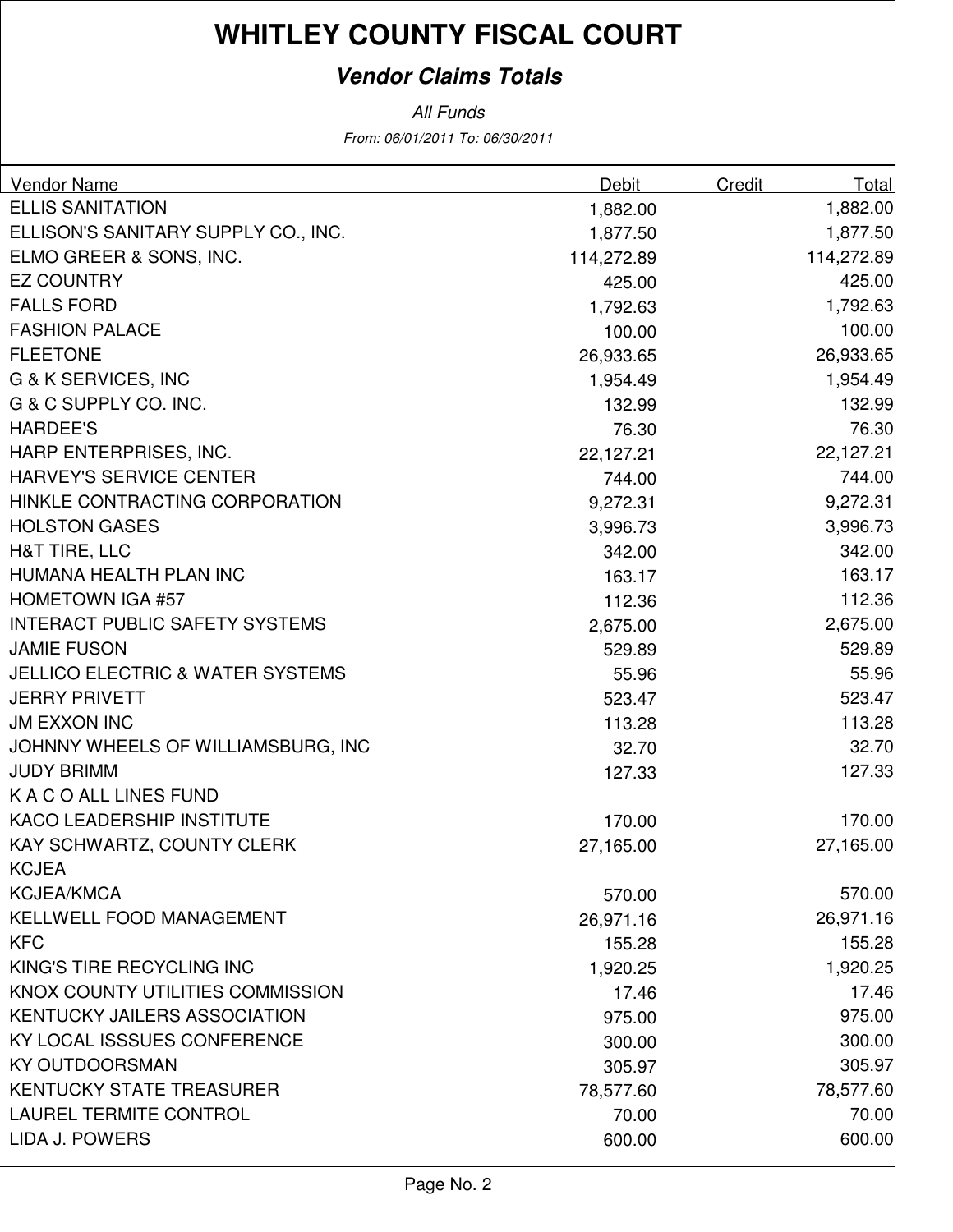### **Vendor Claims Totals**

| <b>Vendor Name</b>               | <b>Debit</b> | <b>Credit</b> | <b>Total</b> |
|----------------------------------|--------------|---------------|--------------|
| <b>LIGHTSQUARED LP</b>           | 156.36       |               | 156.36       |
| <b>LONDON RADIO SERVICE</b>      | 25,950.66    |               | 25,950.66    |
| <b>MARATHON PETROLEUM CO, LP</b> | 1,186.68     |               | 1,186.68     |
| <b>MELISSA S GRAY</b>            | 50.28        |               | 50.28        |
| <b>NEWS JOURNAL</b>              | 1,615.91     |               | 1,615.91     |
| NEWWAVE COMMUNICATIONS           | 67.88        |               | 67.88        |
| NORTHERN KY CONVENTION           | 1,053.00     |               | 1,053.00     |
| PATTERSON CREEK VFD              | 200.00       |               | 200.00       |
| PATTON CHESTNUT BINDER, INC.     | 2,852.00     |               | 2,852.00     |
| PHIL BRENNENSTUHL                | 368.03       |               | 368.03       |
| POFF CARTING SERVICE             | 3,773.34     |               | 3,773.34     |
| PREFERRED LAB SERVICE            | 675.00       |               | 675.00       |
| PREWITT FARM SUPPLY              | 395.95       |               | 395.95       |
| PRINT SOURCE CONSULTING          | 182.47       |               | 182.47       |
| <b>QUALITY CARE AUTO SERVICE</b> | 7,549.94     |               | 7,549.94     |
| <b>QUILL CORPORATION</b>         | 1,191.00     |               | 1,191.00     |
| <b>RADIO SHACK</b>               | 89.96        |               | 89.96        |
| <b>RHONDA PRIVETT</b>            | 81.60        |               | 81.60        |
| <b>RITA CHINN</b>                | 179.37       |               | 179.37       |
| <b>ROBBIE BROWN</b>              | 808.06       |               | 808.06       |
| <b>ROGER WELLS</b>               | 242.25       |               | 242.25       |
| <b>SANDRA HOKE</b>               | 547.37       |               | 547.37       |
| <b>J.A. SEXAUER</b>              | 2,465.20     |               | 2,465.20     |
| <b>SGT JOES</b>                  | 490.00       |               | 490.00       |
| SIMPLEX TIME RECORDER CO.        |              |               |              |
| SIMPLEX GRINNELL LP              | 1,790.00     |               | 1,790.00     |
| <b>SMITH'S AUTO SERVICE</b>      | 3,885.00     |               | 3,885.00     |
| SOUTHEASTERN KY MAINTENANCE      | 65.00        |               | 65.00        |
| SOUTH EASTERN JANITORIAL SUPPLY  | 2,483.86     |               | 2,483.86     |
| SOUTHEAST KY DOORS               | 1,120.00     |               | 1,120.00     |
| SOUTHERN REBINDING, INC.         | 167.83       |               | 167.83       |
| STERICYCLE, INC.                 | 371.99       |               | 371.99       |
| <b>SUBWAY</b>                    | 76.30        |               | 76.30        |
| <b>SWACK</b>                     | 50.00        |               | 50.00        |
| THE GAULT HOUSE                  | 807.24       |               | 807.24       |
| <b>TOUR SE KY</b>                | 25.00        |               | 25.00        |
| <b>TRACY WEST</b>                | 636.67       |               | 636.67       |
| 2 GETON NET, INC.                | 650.71       |               | 650.71       |
| <b>UMR</b>                       | 30.00        |               | 30.00        |